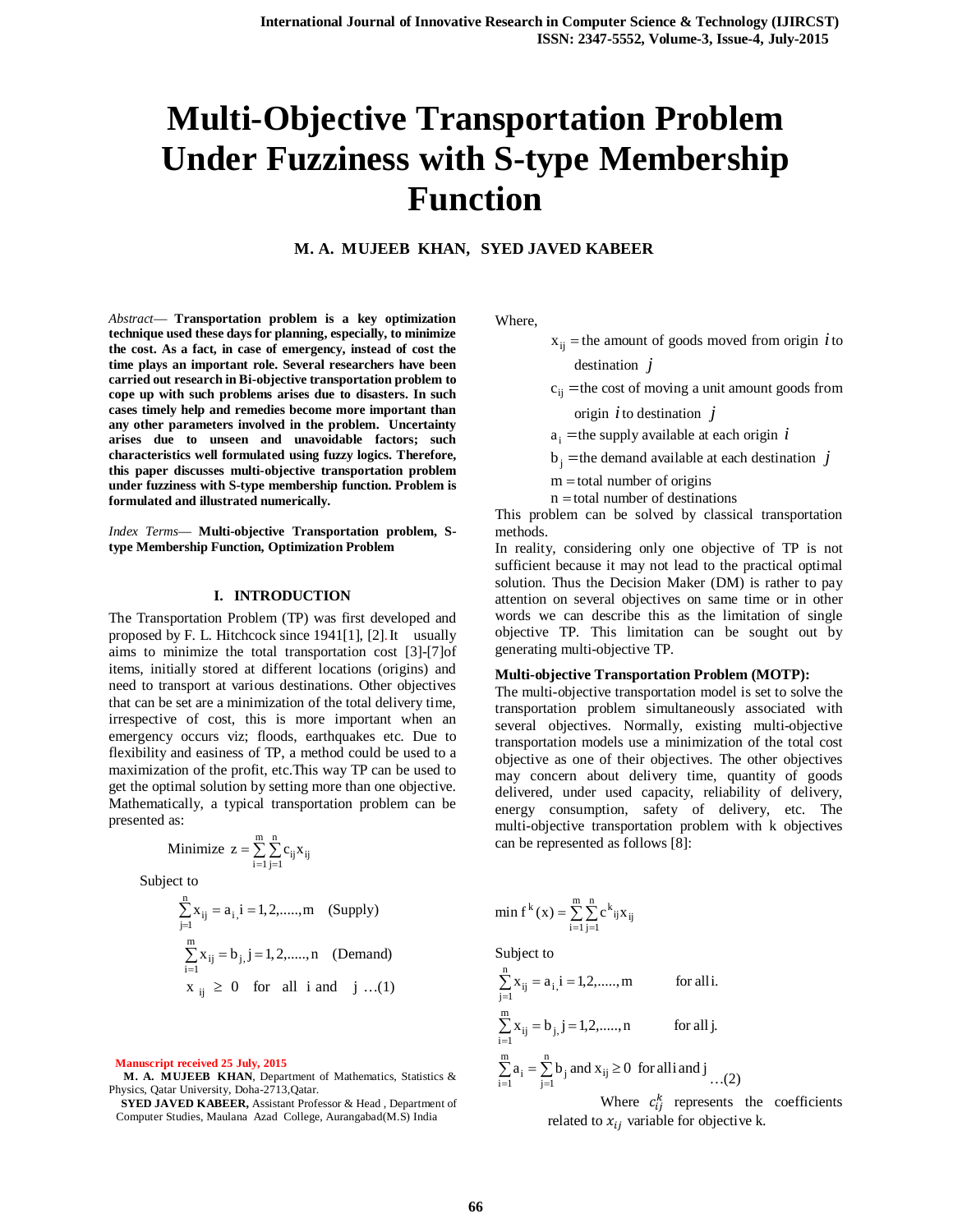In real life situations more than one or two objectives are concerned. The first objective is to minimize the total transportation cost which is the baseline objective for all transportation models. The second objective is to minimize the overall transportation time. The solution of MOTP depends on data related to cost and time from origin and destination which may not always correct due to some factors stated above and hence it is difficult to find actual optimum cost and time in practical world and in this case our transportation problem solution fails.

### **Multi objective Transportation problem in Fuzzy sense with S-membership function:**

Now a day, the fuzzy set theory has been also developed in a large area and its different modification and generalization form have appeared. In many real situations, there are capacity restrictions on units of commodities which are shipped from different sources to different destinations. In the model formulation, supply and demand constraints are converted into equivalent deterministic forms. Then, we define the fuzzy goal levels of the objective functions. The fuzzy objective goals are then characterized by the associated membership functions.

In the last twenty years, the multi-objective transportation problem has been investigated in the sense of fuzzy set theory [8,9,10]. This fuzzy programming technique is more flexible and allows finding the solutions which are more sufficient to the real problem. In fuzzy optimization, the degree of acceptance of objectives and constraints are considered only.

Several researchers has been tried different membership functions like linear membership function, trapezoidal function, hyperbolic membership function. The membership function is so chosen is appropriate as per situation occurs. In this paper an attempt is made to present the situation more appropriate using S-membership function.

Following is graph of S-membership function



**Figure 1: S-membership Function**

S-shaped membership function may be represented as**:**

$$
\mu_S(x, a, b, c) = \begin{cases} 0, & \text{for } x \le a \\ 2[(x-a)/(c-a)]^2, & \text{for } a \le x \le b \\ 1 - 2[(x-c)/(c-a)]^2, & \text{for } b < x \le c \\ 1, & \text{for } x \ge c \end{cases}
$$

# **Algorithm:**

- Step 1: Solve the multiobjective transportation problem as a single objective transportation problem, taking each time only one objective as objective function and ignoring all others.
- Step 2: Compute the value of each objective function at each solution derived in Step 1.
- Step 3: From Step 2, find for each objective the best- $L_k$  (aspired level of achievement) and the worst- $U_k$  (highest acceptable level of achievement) values corresponding to the set of solutions.
- Step 4: Define a membership functions of appropriate fit to situation (in our case S-shaped membership function is chosen).
- Step 5: Convert the fuzzy mode of the problem, obtained in step 5, into the following crisp Model;

Maximize  $\lambda$  ....(1) Subject to  $\lambda \leq \mu(Z_K)$ 

$$
\sum_{j=1}^n X_{ij} = a_i \;\; , \quad \ \ i=1,2,......,m
$$

$$
\sum_{i=1}^{m} X_{ij} = b_j , \qquad j = 1, 2, \dots, n
$$

$$
X_{ij} \ge 0, \quad \lambda \ge 0 \qquad \forall i \text{ and } j \dots (3)
$$

Using S- shaped membership function (3) can be converted into

Maximize  $\lambda$ 

Subject to

$$
Z_K + L_K + \lambda \left(\frac{1}{2}(U_K - L_K)\right)^{\frac{1}{2}} \le U_K
$$
 for  $K = 1, 2, \dots, K$ 

$$
\sum_{j=1}^{n} X_{ij} = a_i , \qquad i = 1, 2, \dots, m
$$

$$
\sum_{j=1}^{m} X_{ij} = b_j , \qquad j = 1, 2, \dots, n
$$
  

$$
X_{ij} \ge 0, \qquad \forall i \text{ and } j
$$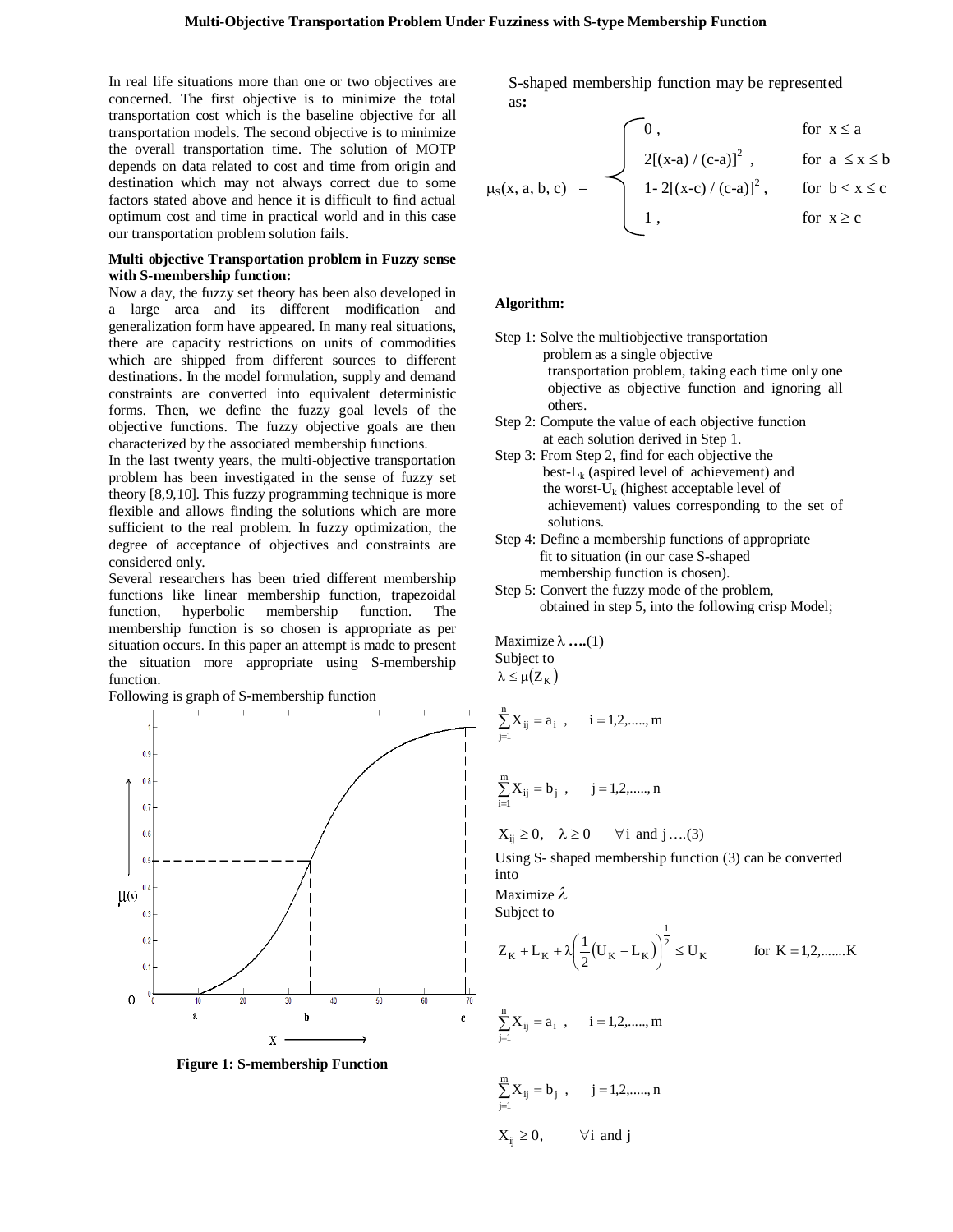3

 $j=1$ 

4

 $i = 1$ 

**Example:** The data is collected for supplying to different companies after taking from different sources. Following are information in tabular form:

**Data for time:**

|                | )1 | D2 | D3   | D4 | supply |
|----------------|----|----|------|----|--------|
| S1             | 16 | 19 | 1. 1 |    | 16     |
| S2             | 22 | 3  |      | Ω  | 28     |
| S <sub>3</sub> | 14 | 28 | Ο    |    | 10     |
| Demand         | 10 | 15 |      | 14 | 56     |

**Data for cost:**

|                | D1 | D2 | D <sub>3</sub> | D <sub>4</sub> | supply |
|----------------|----|----|----------------|----------------|--------|
| S1             |    | 14 | 12             | 8              | 16     |
| S <sub>2</sub> | 16 | 10 | 14             |                | 28     |
| S <sub>3</sub> |    | 20 | n              |                | 12     |
| Demand         | 10 | 15 | 17             | 14             | 56     |

Solving the above problem, the optimal solution is:  $X_{11} = 9, X_{31} = 1 \ X_{13} = 7, X_{22} = 15, X_{24} = 13,$ 

 $Z_1^{(0)} = 623$  and  $Z_2^{(0)} = 493$ ,  $\lambda = 0.371$ 

 $X_{1i} = 16, \sum X_{2i} = 28, \sum X_{3i} = 12$ 

2 j

 $\sum X_{1j} = 16$ ,  $\sum X_{2j} = 28$ ,  $\sum X_{3j} =$ 

i2

 $=1$   $i=1$   $i=1$   $i=$ 

 $X_{i1} = 10, \sum X_{i2} = 15, \sum X_{i3} = 17 \sum X_{i3} = 14$ 

 $\sum X_{i1} = 10, \sum X_{i2} = 15, \sum X_{i3} = 17 \sum X_{i3} =$ 

 $i = 1$ 

i3

3j

3

4

 $j=1$ 

3

 $i = 1$ 

i3

*and rest of all zeros*  $X_{33} = 10, X_{34} = 1$ 

 $X_{ij} \ge 0, i = 1,2,3 \quad j = 1,2,3,4$ 

3

4

 $j=1$ 

 $=1$   $j=1$   $j=$ 

 $i = 1$ 

The given problem may be formulated as:

$$
Min \ Z_1 = 16 x_{11} + 19 x_{12} + 12 x_{13} + 11 x_{14} + 22 x_{21} + 13 x_{22} + 19 x_{23} + 8 x_{24} + 14 x_{31} + 28 x_{32}^{(P2-A)} + 8 x_{33} + 7 x_{34} \dots (P1)
$$
\nMaximize  $\lambda$ 

Min 
$$
Z_2 = 9x_{11} + 14x_{12} + 12x_{13} + 8x_{14} + 16x_{21}
$$
  
+  $10x_{22} + 14x_{23} + 9x_{24} + 8x_{31} + 20x_{32} + 6x_{33}$   
+  $5x_{34}$  ......(P2)

and rest all are zeroes.

$$
Z_2(X^{(2)}) = 494
$$
 and  $Z_1(X^{(2)}) = 630$ 

Using these results, obtained in step1, the pay-off matrix is From the pay-off matrix

$$
U_1 = \max\{626, 630\} = 630
$$
  
\n
$$
U_2 = \max\{494, 497\} = 497
$$
  
\n
$$
L_1 = \min\{626, 630\} = 626
$$
  
\n
$$
L_2 = \min\{494, 497\} = 494
$$

If S-type membership function is used then (P1) and (P2) can be converted into following equations:  $(P1 - A)$ Maximize λ

subject to

$$
16 x_{11} + 19 x_{12} + 12 x_{13} + 11 x_{14} + 22 x_{21} + 13 x_{22} + 19 x_{23} + 8 x_{24} + 14 x_{31} + 28 x_{32} + 8 x_{33} + 7 x_{34} + 1.41 \lambda \le 630
$$

subject to  
\n
$$
9x_{11} + 14x_{12} + 12x_{13} + 8x_{14} + 16x_{21} + 10x_{22} + 14x_{23} + 9x_{24}
$$
\n
$$
+ 6x_{33} + 5x_{34} + 1.22\lambda \le 497
$$

$$
\sum_{j=1}^{4} X_{1j} = 16 , \sum_{j=1}^{4} X_{2j} = 28 , \sum_{j=1}^{4} X_{3j} = 12
$$
  

$$
\sum_{i=1}^{3} X_{i1} = 10 , \sum_{i=1}^{3} X_{i2} = 15 , \sum_{i=1}^{3} X_{i3} = 17 ,
$$
  

$$
\sum_{i=1}^{3} X_{i3} = 14
$$
  

$$
X_{ij} \ge 0 , i = 1, 2, 3, j = 1, 2, 3, 4
$$

Solving the above problem, the optimal solution is: *and rest of all zeros*  $X_{24} = 13$ ,  $X_{33} = 12$  $X_{11} = 10$ ,  $X_{13} = 5$ ,  $X_{14} = 1$ ,  $X_{22} = 15$ ,

$$
Z_1^{(o)} = 626
$$
 and  $Z_2^{(o)} = 490$ ,  $\lambda = 0.194$   
 $Z_2^{(o)} = 491$  and  $Z_1^{(o)} = 627$ 

# **II. CONCLUSION**

In this paper an attempt is made to formulate multi-objective transportation problem using fuzzy membership function especially-S-type membership function. Present paper shows appropriateness of such type membership functions to represent vagueness and